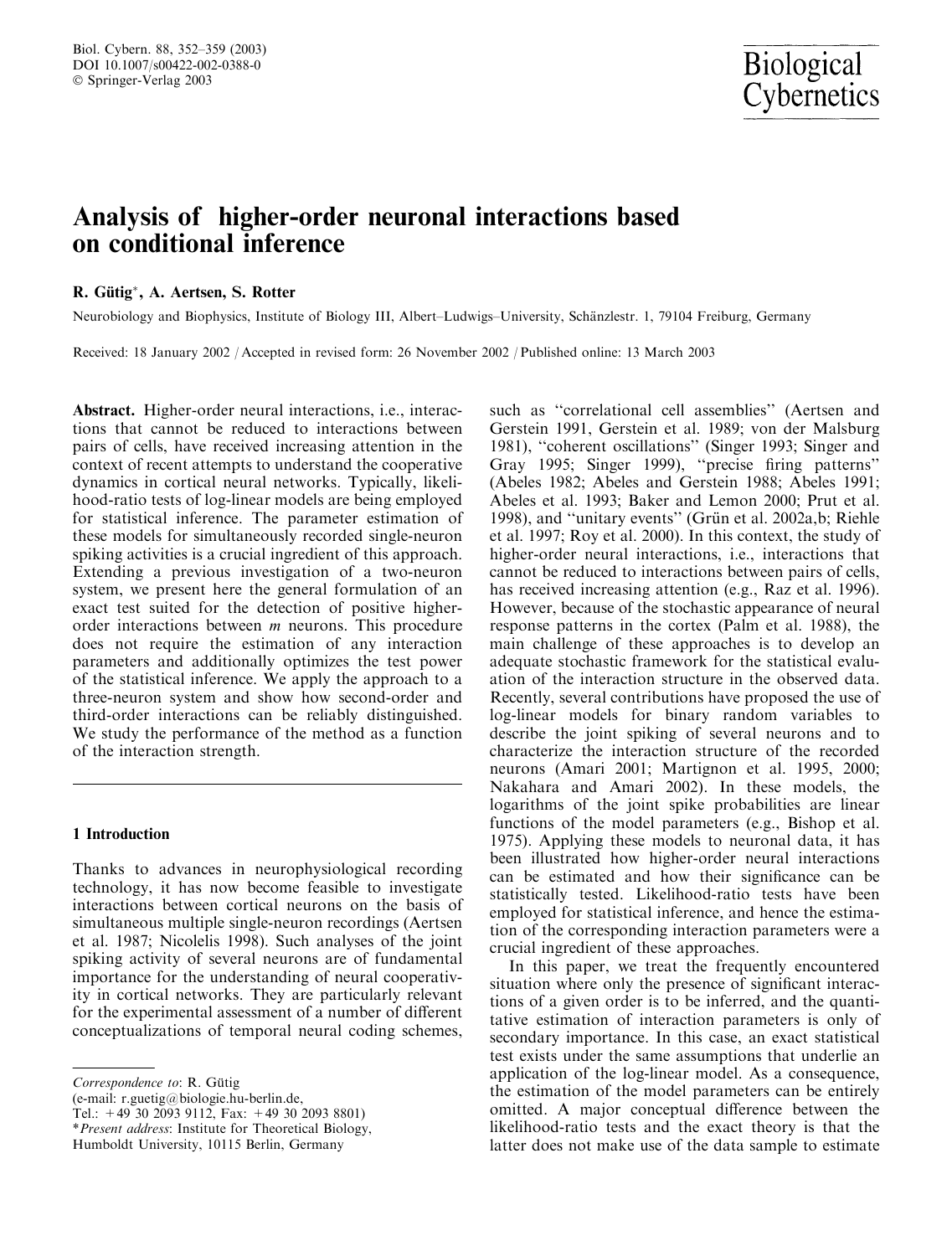the interaction parameters of the model. Rather, one works with the distribution of the test statistic for a given interaction order, conditional on the lower-order spike patterns in the neuronal data. Then, under the null-hypothesis of no interaction at the order of interest, the distribution of the test statistic becomes independent of the lower-order model parameters.

We illustrate the application of this procedure to the problem of decomposing the orders of interaction in simulated data of three neurons that contain either pair or triple interactions. In this study, we will also quantify the test power of the proposed procedure for the threeneuron system, i.e., the probability of correctly detecting a neuronal interaction of a given order and strength. It is a well-established result of mathematical statistics that the randomized version of the exact test used here (Gütig et al. 2002) is uniformly most powerful unbiased (Lehmann 1986). As we have shown previously for the case of pairwise interactions, the gain in test power of the exact test compared to the corresponding binomial test (Grün et al. 2002a) based on the maximum-likelihood estimators of the distribution parameters can be of considerable practical importance (Gütig et al. 2002).

## 2 Stochastic model

Following Amari (2001), Nakahara and Amari (2002), and Martignon et al. (2000), we use a log-linear model to describe the joint spike activity of  $m$  simultaneously recorded neurons within an analysis window comprising *n* discrete time bins of duration  $\Delta t$  (but see Grün et al. 1999 for a critical discussion of discrete time models in multiple spike train analysis). In order to keep the number of model parameters manageable, previous contributions have restricted their treatments to neural interactions of coincident bins only, and assumed all noncoincident bins to be stochastically independent. Adopting the same assumption here, it is important to realize that while the log-linear models themselves can be generalized in a straightforward manner, this restriction is crucial for the application of the exact test proposed here, and a generalization would be substantially more demanding. Nevertheless, the approach suffices to treat the standard situations including the occurrences of precise spatiotemporal spike patterns (Abeles and Gerstein 1988, Prut et al. 1998) where all interactions of interest have a fixed temporal relationship and can be treated as coincident after the spike trains have been appropriately shifted in time.

The spike patterns across  $m$  neurons in each time bin  $i$ are described through *m* binary random variables  $X_j^i$  $(i = 1, \ldots, n; j = 1, \ldots, m)$ , with the values "0" and "1" denoting, respectively, the absence or presence of a spike (cf. Fig. 1). Because of the assumed independence of noncoincident bins, we first describe the probability distributions of the spike patterns for each bin  $i$  separately and then obtain the description of the complete analysis window by forming the product space over all bins. As explained in Amari (2001) and Nakahara and Amari (2002), we define the interaction structure



Fig. 1. Spike train model. Binary activity of  $m$  simultaneously recorded neurons in an analysis window comprising  $n$  discrete time bins of duration  $\Delta t$ . The activity of each neuron  $j = 1, \ldots, m$  in a given bin  $i = 1, \ldots, n$  is modeled by the binary random variable  $X_j^i$ 

between the m neurons through the parameters of a loglinear model by writing the probability distribution of the spike patterns  $X^i$  of the m neurons in the *i*th bin as

$$
P_{\theta^i}(\mathbf{x}^i) = \exp\bigg[\sum_j \theta^i_j x^i_j + \sum_{j < k} \theta^i_{jk} x^i_j x^i_k + \cdots + \theta^i_{1 \cdots m} x^i_1 \cdots x^i_m - \psi^i\bigg] \tag{1}
$$

In this model, an interaction between a given subset of the recorded neurons, e.g., the units  $j, k, \ldots, l$ , is specified through the interaction parameter  $\theta_{ik...l} \in \mathbb{R}$ , whose indices correspond to the combination of neurons in the subset, and  $\psi^i$  normalizes the distribution. As can be seen from Eq. 1, each interaction parameter only affects the probability of the spike pattern  $x^i$  if all neurons that appear in the indices of the parameter contribute a spike to the pattern, i.e., if  $x_j = x_k$  $\cdots = x_l = 1$ . The order of an interaction is therefore given by the number of indices of the corresponding interaction parameter. A given interaction  $j, k, \dots, l$  is said to be absent (Martignon et al. 2000) if the corresponding parameter vanishes  $(\theta_{ik\cdots l} = 0)$ , i.e., if the joint spike activity of all  $m$  recorded neurons can be described without a parameter specifically weighing the coincident occurrence of spikes from units  $j, k, \ldots, l$ . It is clear from Eq. 1 that if the interaction is positive  $(\theta_{jk\cdots l} > 0)$ , such that the factor  $\exp[\theta_{jk\cdots l}] > 1$ , the probability of all spike patterns containing the spike constellation  $jk \cdots l$  is increased with respect to the case where the interaction is absent. Likewise, negative interactions  $(\theta_{jk\cdots l} < 0)$  reduce the probability of occurrence of all spike patterns that contain the associated spike constellation as subset. In the present work, we will deal only with the detection of positive interactions.

Note that any probability distribution of binary patterns can be expanded in the exponential form of Eq. 1, on the condition that no pattern has a probability of zero. Since zero probabilities can be approximated with arbitrarily small values through Eq. 1, this restriction does not seem of practical importance for the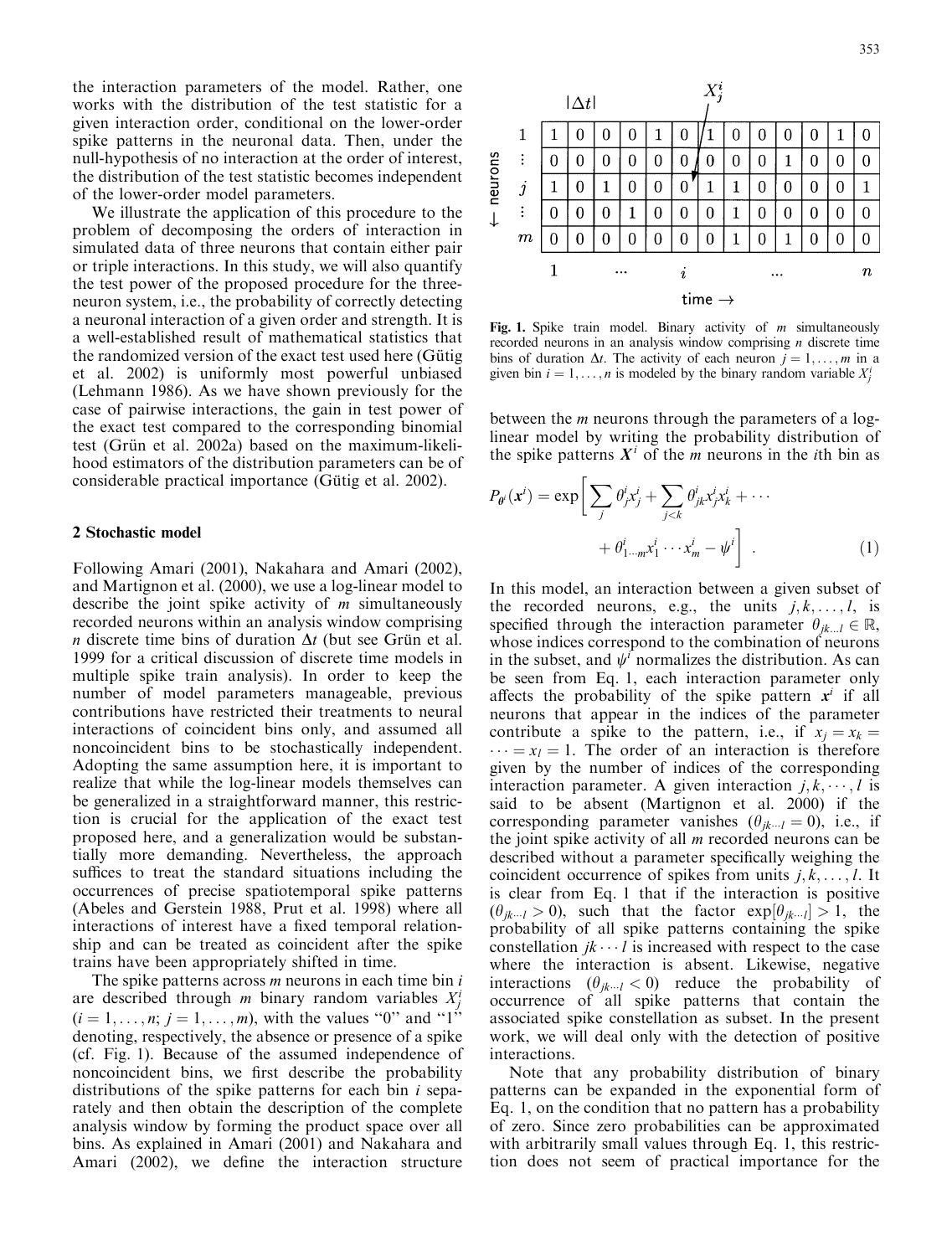applications of log-linear models to neuronal data. For compactness of notation we introduce the vector  $\theta^i = (\theta_1^i, \theta_2^i, \dots, \theta_{12}^i, \theta_{13}^i, \dots, \theta_{1-m}^i)$  to denote all  $2^{m-1}$  interaction parameters pertaining to the ith time bin. In the example of two neurons, an elementary calculation shows that if the second-order interaction vanishes  $(\theta_{12}^i = 0)$ , the firing of the two neurons becomes independent, i.e.,  $P_{\theta^i}(X_1^i = 1, X_2^i = 1) = P_{\theta^i}(X_1^i = 1)P_{\theta^i}(X_2^i = 1)$ . A detailed account of the advantages of the parameterization of the log-linear model in the context of an information theoretic treatment is given in Amari (2001) and Nakahara and Amari (2002).

Assuming serial independence, the probability distribution of the joint spike activity  $X = (X^1, X^2, \ldots, X^n)$  of the *m* recorded neurons over all *n* bins of the analysis window is given by

$$
P_{\theta}(\mathbf{x}) = \prod_{i=1}^{n} \exp\left[\sum_{j} \theta_{j}^{i} x_{j}^{i} + \sum_{j < k} \theta_{jk}^{i} x_{j}^{i} x_{k}^{i} + \cdots + \theta_{1\cdots m}^{i} x_{1}^{i} \cdots x_{m}^{i} - \psi^{i}\right]
$$
\n
$$
= \exp\left[\sum_{i=1}^{n} \left(\sum_{j} \theta_{j}^{i} x_{j}^{i} + \sum_{j < k} \theta_{jk}^{i} x_{j}^{i} x_{k}^{i} + \cdots + \theta_{1\cdots m}^{i} x_{1}^{i} \cdots x_{m}^{i} - \psi^{i}\right)\right].
$$
\n(2)

A second important assumption commonly made in previous treatments of the subject is that the interaction parameters of the log-linear model remain stationary across the analysis window. Adopting this assumption as well, we hereinafter omit the superscript  $i$  of the interaction parameters. As a consequence, the sum over all interaction orders in Eq. 2 depends on the bin index i only through the spike variables  $x^i$ . Thus, when performing the summation over  $i$ , we obtain each interaction parameter  $\theta_{ik\cdots l}$  simply weighted by the number of times  $k_{ik\cdots l}$  a spike pattern  $x^i$ , including the constellation  $x_j = x_k =$  $\cdots = x_l = 1$ , occurred within the analysis window. For example, the coincidence count  $k_{124}$  denotes the number of time bins in which neurons 1, 2, and 4 fired together, regardless of the activity of all other neurons. Hence, the probability of a realization of spikes  $x$  in the entire analysis window with corresponding coincidence counts  $k = (k_1, k_2, \ldots, k_{12}, k_{13}, \ldots, k_{1\cdots m})$  reduces to

$$
P_{\theta}(\mathbf{x}) = \exp\left[\sum_{j} \theta_{j} k_{j} + \sum_{j < k} \theta_{jk} k_{jk} + \cdots + \theta_{1 \cdots m} k_{1 \cdots m} - n\psi\right]. \tag{3}
$$

Note that this expression depends only on the realization of spikes x through the coincidence counts  $k$  and, in particular, is independent of the temporal sequence of the spike patterns. As a consequence, the probability of observing a coincidence count vector  $k$  is given by the product of the corresponding  $P_{\theta}(x)$  times the number of all possible permutations of realizations of spikes with coincidence counts  $k$ . Denoting this number of possible realizations by  $\mathcal{N}_k$ , we obtain

$$
P_{\theta}(\mathbf{k}) = \mathcal{N}_{\mathbf{k}} e^{\mathbf{k} \cdot \theta - n\psi},\tag{4}
$$

where we abbreviated the weighted sum over the interaction parameters appearing in the exponent of Eq. 3 by the scalar product notation  $\mathbf{k} \cdot \mathbf{\theta}$ .

#### 3 Conditional inference

Whereas the general analysis of higher-order interactions based on the log-linear model requires the estimation of the parameters  $\theta$ , the important special case where only the presence of interactions of a specific gth-order is to be inferred can be treated by using an exact test, without knowledge of the model parameters. The basic idea of this exact test was introduced by Fisher almost 70 years ago (Bishop et al. 1975) and elaborated in the statistical literature throughout the 1960s and 1970s in the context of the analysis of contingency tables (Birch 1964; 1965; Weiß 1978; Zelen 1971). Despite their ''intuitive (as well as theoretical) appeal'' (Bishop et al. 1975), numerical limitations in the computation of the required conditional distributions have then restricted their applicability.

Using the observed gth-order coincidence count  $k^* = k_{1 \cdots g}$  as test statistic for the presence of the corresponding higher-order interaction  $\theta_{1\cdots q}$ , the core concept of the exact test is to compute the probability distribution of  $k^*$ , conditional on all lower-order coincidence counts  $\mathbf{k}' = (k_1, k_2, \ldots, k_{12}, k_{13}, \ldots, k_{1 \cdots g-1}, \ldots, k_{2 \cdots g})$  in the data. Hence, statistical significance in this approach is not defined with respect to estimated model parameters but rather with respect to the actual observed lowerorder coincidence counts. The conditional gth-order coincidence count distribution is given by

$$
P_{\theta}(k^*|k') = \frac{P_{\theta}(k)}{P_{\theta}(k')} = \frac{P_{\theta}(k)}{\sum_{c=0}^{\frac{k^*_{\text{max}}}{\sum_{c=0}^{\sum_{c=0}^{\sum_{c=0}^{\sum_{c=0}^{\sum_{c=0}^{\sum_{c=0}^{\sum_{c=0}^{\sum_{c=0}^{\sum_{c=0}^{\sum_{c=0}^{\sum_{c=0}^{\sum_{c=0}^{\sum_{c=0}^{\sum_{c=0}^{\sum_{c=0}^{\sum_{c=0}^{\sum_{c=0}^{\sum_{c=0}^{\sum_{c=0}^{\sum_{c=0}^{\sum_{c=0}^{\sum_{c=0}^{\sum_{c=0}^{\sum_{c=0}^{\sum_{c=0}^{\sum_{c=0}^{\sum_{c=0}^{\sum_{c=0}^{\sum_{c=0}^{\sum_{c=0}^{\sum_{c=0}^{\sum_{c=0}^{\sum_{c=0}^{\sum_{c=0}^{\sum_{c=0}^{\sum_{c=0}^{\sum_{c=0}^{\sum_{c=0}^{\sum_{c=0}^{\sum_{c=0}^{\sum_{c=0}^{\sum_{c=0}^{\sum_{c=0}^{\sum_{c=0}^{\sum_{c=0}^{\sum_{c=0}^{\sum_{c=0}^{\sum_{c=0}^{\sum_{c=0}^{\sum_{c=0}^{\sum_{c=0}^{\sum_{c=0}^{\sum_{c=0}^{\sum_{c=0}^{\sum_{c=0}^{\sum_{c=0}^{\sum_{c=0}^{\sum_{c=0}^{\sum_{c=0}^{\sum_{c=0}^{\sum_{c=0}^{\sum_{c=0}^{\sum_{c=0}^{\sum_{c=0}^{\sum_{c=0}^{\sum_{c=0}^{\sum_{c=0}^{\sum_{c=0}^{\sum_{c=0}^{\sum_{c=0}^{\sum_{c=0}^{\sum_{c=0}^{\sum_{c=0}^{\sum_{c=0}^{\sum_{c=0}^{\sum_{c=0}^{\sum_{c=0}^{\sum_{c=0}^{\sum_{c=0}^{\sum_{c=0}^{\sum_{c=0}^{\sum_{c=0}^{\sum_{c=0}^{\sum_{c=0}^{\sum_{c=0}^{\sum_{c=0}^{\sum_{c=0}^{\sum
$$

where, in analogy to the coincidence counts  $k^*$  and  $k^{\prime}$ ,  $\theta^*$ and  $\theta'$  denote, respectively, the gth and the lower-order interaction parameters. The summation limit  $k_{\text{max}}^*$  denotes the maximum number of gth-order counts possible for the observed lower-order counts  $k'$ . As defined above,  $\mathcal{N}_{(k',c)}$  denotes the number of possible realizations of the analysis window with  $\mathbf{k} = (\hat{\mathbf{k}}', c)$  coincidence counts. Under the null-hypothesis of a vanishing gthorder interaction parameter, i.e.,

$$
H_0: \quad \theta^* = 0 \enspace,
$$

Eq. 5 above reduces to the simple form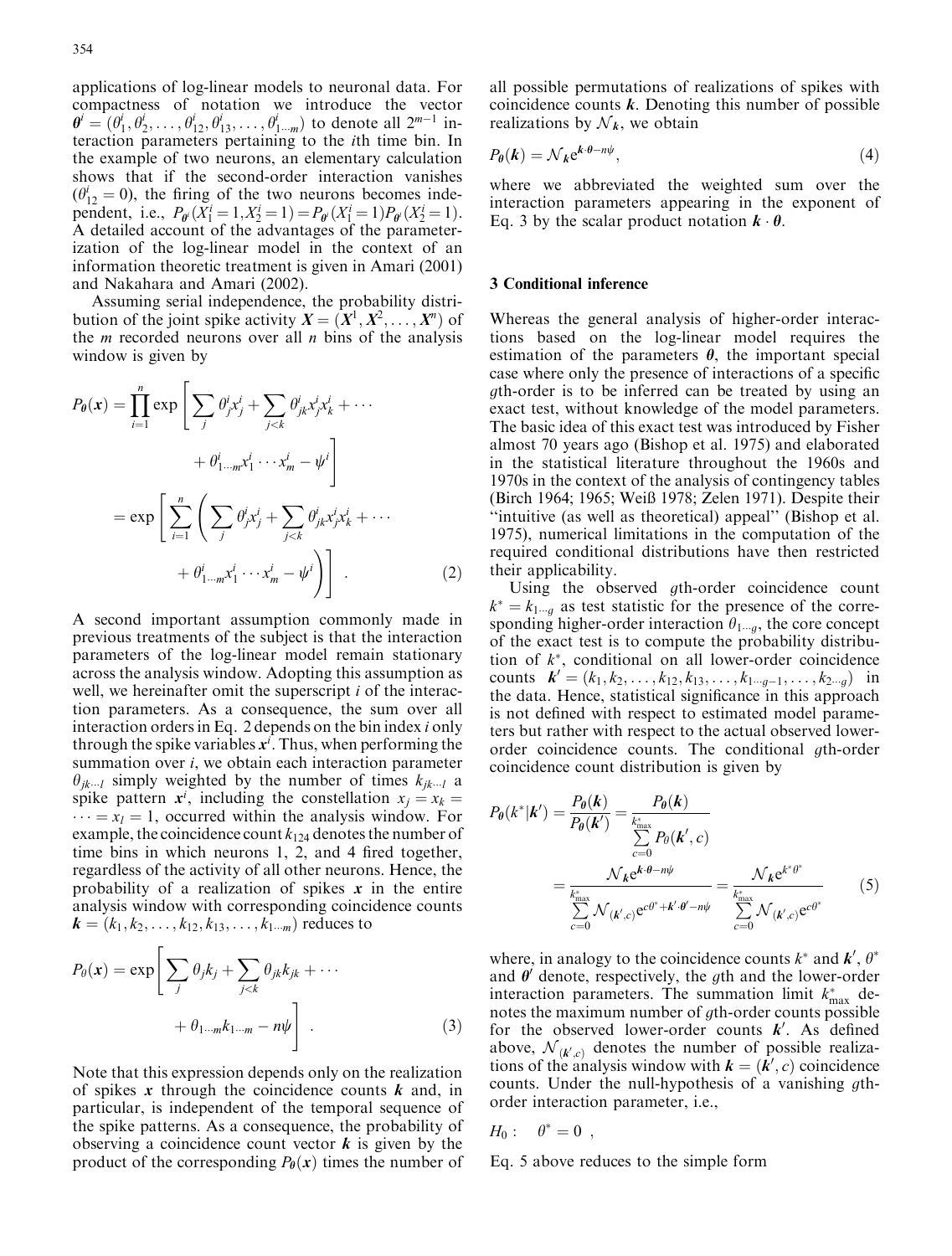$$
P_{\theta}(k^*|\mathbf{k}') = \frac{\mathcal{N}_k}{\sum_{c=0}^{k^*_{\text{max}}}\mathcal{N}_{(k',c)}} \quad , \tag{6}
$$

with the numbers  $\mathcal{N}_k$  readily given by multinomial coefficients (cf. Appendix). Based on this conditional distribution of the *a*th-order coincidence count, the test for the presence of a *g*th-order interaction can be constructed in a straightforward manner by using the standard p-value as significance measure. Hence, the problem of detecting the presence of a higher-order interaction reduces to the combinatorial problem of computing  $\mathcal{N}_k$ ; this can be solved with the help of standard mathematical software packages.

### 4 Decomposition of neural interactions

As a demonstration of the analysis technique proposed above, we treat here the longstanding problem of decomposing the interactions of a simple three-neuron system such that pairwise interactions become distinguishable from triple interactions (Gerstein and Aertsen 1985; Raz et al. 1996; Martignon et al. 2000). The application of the general equations given above to more neurons is straightforward although numerically more demanding. The general idea is to investigate a given data set by testing all orders of interaction and identifying the highest significant order. Once interactions of a specific order have been found to exist, all lower orders cannot be interpreted as pure but are known to be confounded with the higher-order interaction.

As is schematically depicted in Fig. 2, we investigated two types of simulated data from a three-neuron system. Assuming a typical value of  $\Delta t = 2$  ms for the bin size, we adjusted the binwise firing probabilities of all neurons to obtain single-neuron firing rates  $r$  of 10 Hz in both data sets. Corresponding to 40 trials of a typical 100-ms analysis window, we set  $n = 2000$ . In addition,



Fig. 2. Higher-order interactions. Schematic diagram of a threeneuron system contrasting second-order vs. third-order neural interactions. While the second-order interaction parameters  $\theta_{12}, \theta_{13}$ , and  $\theta_{23}$  depict pairwise interactions between the neurons, the triple interaction involving the activity of all three neurons is denoted by the third-order parameter  $\theta_{123}$ 

we required both types of data to have a pairwise spike correlation of  $\rho = 0.1$  (cf. Eq. A6 for all possible pairs among the three neurons). Hence, both sets were statistically identical with respect to the individual neuron firing rates and the pairwise correlations. However, while one type of data was generated with second-order interactions only, the pairwise correlations in the other one originated from a pure third-order interaction. Specifically, the second-order interaction data stemmed from a model with no third-order interactions whatsoever, i.e.,  $\theta_{12} = \theta_{13} = \theta_{23} > 0$  and  $\theta_{123} = 0$ . In contrast, the third-order interaction data were generated from a model with no second-order interactions, i.e.,  $\theta_{12} = \theta_{13} = \theta_{23} = 0$  and  $\theta_{123} > 0$  (see Appendix for details). For the following analysis, 1000 independent realizations of each type of data were generated.

For each of the realizations of both data types, we computed all p-values for the null-hypotheses of  $\theta_{12} = 0$ ,  $\theta_{13} = 0$ ,  $\theta_{23} = 0$ ,  $\theta_{123} = 0$  against the one-sided hypotheses of each interaction being positive. Figure 3 shows the relative frequencies of the p-values for one of the two identical second-order interactions (panels A and C) and for the third-order interaction  $\theta_{123}$  (panels B and D). While the upper row (panels A and B) corresponds to the data generated with second-order interactions, the lower row (panels C and D) refers to the data sets corresponding to the third-order model. The histograms clearly show that in both types of data, second-order interactions are reliably detected (panels A and C), i.e., almost all p-values are very small. Hence, in most



Fig. 3. P-value histograms. The histograms depict the relative frequencies of p-values obtained by testing 1000 independent realizations of the analysis window for the presence of a given interaction order. Each analysis window was simulated over  $n = 2000$ discrete bins with the spike probabilities of the three simulated neurons adjusted such that the single-neuron firing rates were  $r = 10$  Hz assuming a bin size of 2 ms. In all data sets, the interaction parameters of the generating models (see text for details) induced a pairwise spike correlation of  $\rho = 0.1$  for all pairs of neurons. Panels **A** and C show the results of testing for the presence of a second-order interaction ( $H_0$ :  $\theta_{12} = 0$ ), panels **B** and **D** correspond to tests for a third-order interaction ( $H_0$ :  $\theta_{123} = 0$ ). While the data underlying panels A and B were generated by second-order interactions only, i.e.,  $\theta_{12} = \theta_{13} = \theta_{23} > 0$  and  $\theta_{123} = 0$ , panels C and D refer to data sets in which the pairwise correlations  $\rho$  were induced by a purely third-order interaction, i.e.,  $\theta_{12} = \theta_{13} = \theta_{23} = 0$  and  $\theta_{123} > 0$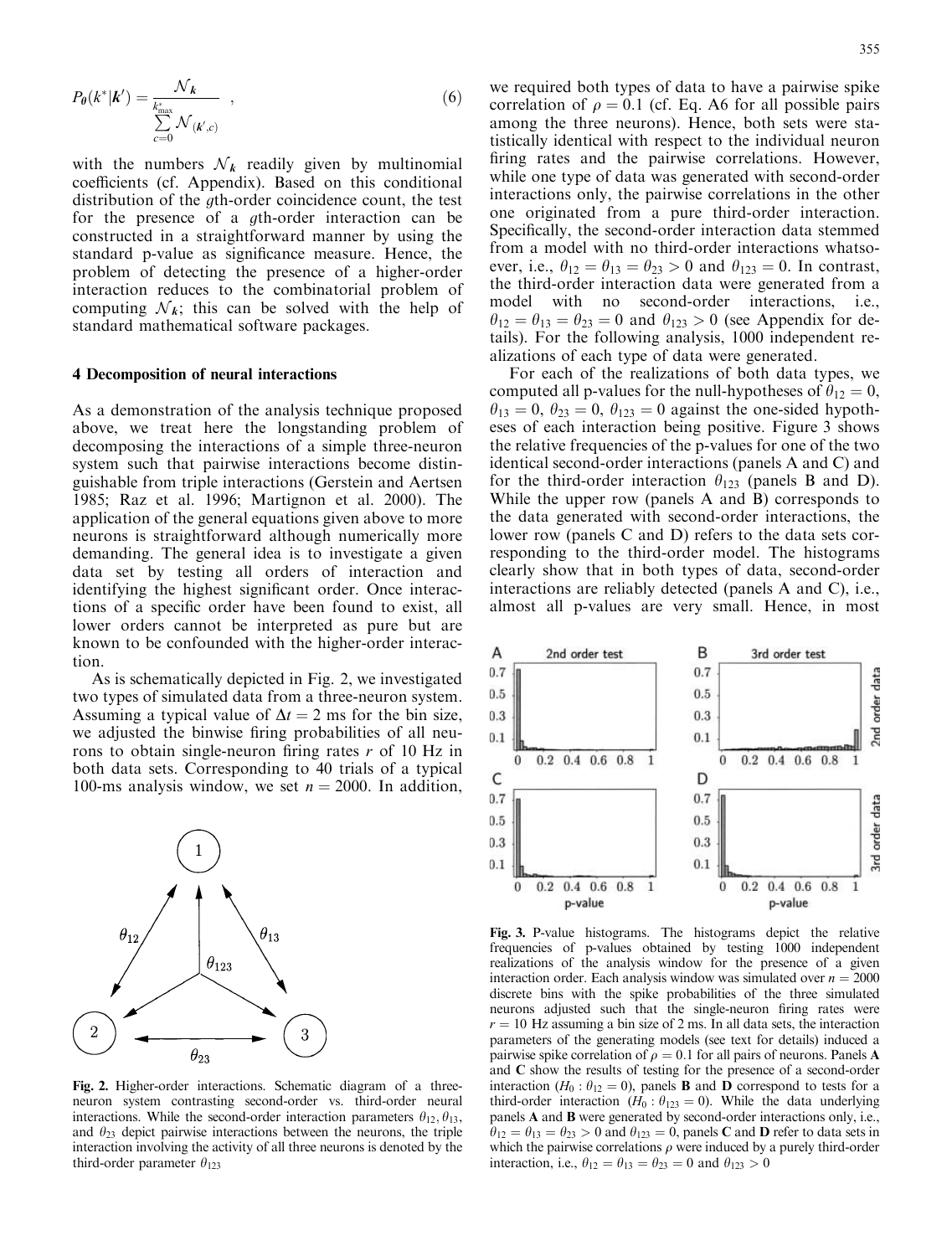realizations the null-hypothesis of no second-order interaction ( $H_0$ :  $\theta_{12} = 0$ ) would be correctly rejected. It is clear that, since both data sets were by definition identical in firing rate and pairwise spike correlations, no difference should be seen through the second-order tests in panels A and C. In contrast, when testing the nullhypothesis of no third-order interaction, the two distinct generating models of the data sets can be faithfully distinguished: while the second-order-type data hardly show any low p-values (panel B), the hypothesis of no third-order interaction ( $H_0$ :  $\theta_{123} = 0$ ) would be rejected in most third-order data sets on the basis of low p-values (panel D). In practice, such a result would clearly indicate that the significant second-order interactions found in these data sets originate, at least in part, from an interaction between all three neurons.

Finally, we note the peculiar shape of the p-value histogram shown in panel B, corresponding to the test for third-order interactions in the second-order data. Since in this scenario the null-hypothesis of zero thirdorder interaction is correct, one would expect a uniformly distributed p-value histogram if the test statistic were a continuous variable. However, because of the finite number of bins  $n$ , the p-value histogram reflects the discrete nature of the triplet count  $k_{123}$  used as test statistic. Specifically, the peak at the p-value of exactly 1 corresponds to realizations of the analysis window with no triplet whatsoever  $(k_{123} = 0)$ . As shown in Gütig et al. (2002), a randomized version of such a test can be used to prevent a reduction of the effective significance level due to the discreteness of the p-values.

To quantify the dependence of the test power (the probability to correctly detect a deviation from the nullhypothesis) on the strength of the nonzero interaction, we repeated the above analyses for different pairwise correlations  $\rho$ . Evaluating the power for a significance threshold of  $\alpha = 0.05$ , Fig. 4 shows the relative frequencies of data sets in which the statistical test led to a rejection of the null-hypothesis of no interaction. Consistent with the findings displayed in Fig. 3A and B, the second-order interactions were detected with similar probability in both data sets (panel A). For the number of bins and firing rates used in our simulation, i.e.,  $n = 2000$  and  $r = 10$  Hz, the power curves exceed the value of 0.8 for correlations  $\rho \gtrsim 0.1$  in both types of data sets. The full dependence of the power of the exact test for second-order interactions on the neuronal firing rates and the number of bins in the analysis window was treated analytically in Gütig et al. (2002). Using this treatment as a check of robustness of our simulation results, the solid line in 4A shows a close agreement between the simulation results and the analytical evaluation of the test power. The test power results of the test for the third-order interaction for both types of data are shown in panel B. Again, as expected from the generating models, the third-order interaction is consistently classified as absent in the second-order interaction data, whereas the test power values for the detection of the third-order interaction in the third-order data reach comparable magnitudes as the second-order power results.



Fig. 4. Test power. Relative frequencies of classifying the interactions of a given order as significant ( $\alpha = 0.05$ ) as a function of the pairwise spike correlations  $\rho$  between the simulated spike trains. With parameters  $n$  and  $r$  corresponding to Fig. 3, the power results are based on 1000 independent realizations of the analysis window for each correlation strength. While *open squares* correspond to the data generated by the second-order interaction model, gray triangles depict the results stemming from the third-order data sets. A Test for presence of second-order interaction ( $H_0$ :  $\theta_{12} = 0$ ). The solid line ( $\pi_2$ ) depicts the corresponding power curve calculated analytically with the procedure described in Gütig et al. (2002). **B** Test for presence of third-order interaction ( $H_0$ :  $\theta_{123} = 0$ ). Here, numerical limitations prevented an analytical evaluation

#### 5 Discussion

We have presented an exact statistical test to infer the presence of higher-order interactions among simultaneously recorded neurons. By avoiding the need to estimate the parameters of the log-linear model defining the interaction structure, this approach greatly simplifies the statistical testing procedure. In addition, this test is uniformly most powerful unbiased. Thus, in the frequent case where the numerical values of the interaction parameters are not of primary interest, this procedure presents a very useful tool – based on the same statistical assumptions as made in preceding works – to investigate the interaction structure that governs the spiking activity of simultaneously recorded neurons. Alternatively, it may be used as an effective pre-screening method to explore large amounts of data before more demanding quantitative methods (Martignon et al. 2000; Nakahara and Amari 2002) are applied to data sets that were identified as interesting.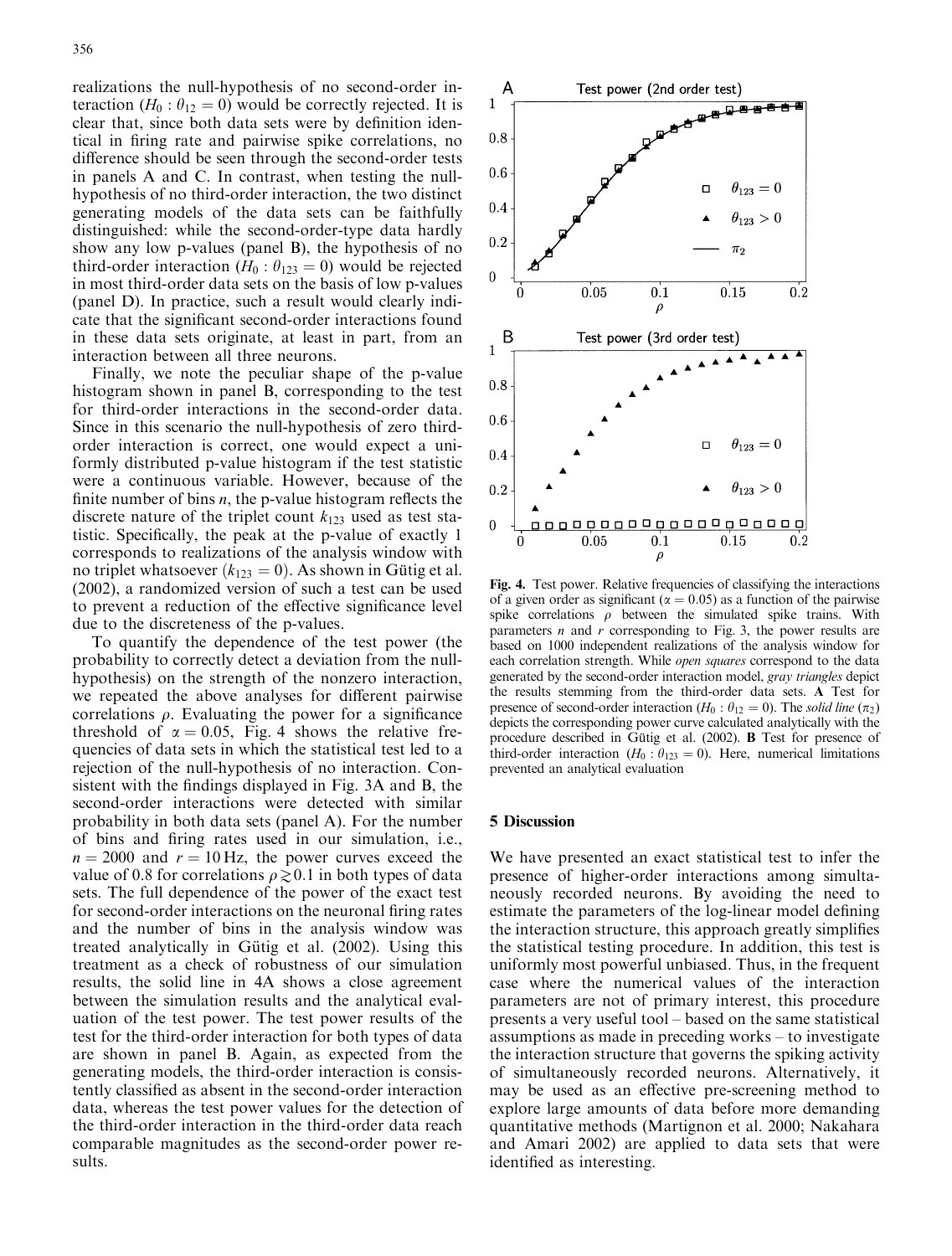The results presented above suggest a satisfactory performance of the method in decomposing the interactions of a three-neuron system. However, further studies are needed to clarify how the properties of this approach scale with the number of neurons involved. Specifically, the behavior of the method for more general interaction structures, including mixing of different higher orders and inhomogeneous strengths of same orders, requires further study. The understanding of the dependence of the test power of the approach on other parameters, such as the size of the analysis window or the single neuron firing rates, will aid the design of experiments. In this context, it is also important to note that the common assumptions of stationarity and serial independence underlying the log-linear model are by no means trivially satisfied in experimental data sets and, therefore, require careful evaluation. Likewise, the robustness of the statistical procedure presented here with respect to violations of these assumptions needs to be assessed. These various issues are the subject of current work.

Acknowledgements. We thank Shun-ichi Amari and Hiro Nakahara for valuable discussions on the information geometry of the exponential family of probability distributions underlying the present approach. Supported in part by the Studienstiftung des deutschen Volkes, the German-Israeli Foundation for Scientific Research and Development (GIF), the Deutsche Forschungsgemeinschaft (DFG), and the Institut für Grenzgebiete der Psychologie, Freiburg.

#### Appendix

#### Three-neuron system with homogeneous interactions

In this Appendix we show how the interaction parameters underlying the simulated data used in Sect. 4 are computed and give an explicit expression for the number of realizations  $\mathcal{N}_k$  entering the conditional probability distribution (Eq. 6) of the exact test. Explicit expressions for the second- and third-order p-values are given. Since by definition of the activity scenario in Sect. 4, all three single-neuron firing rates r and all three pairwise spike correlations  $\rho$  in the three-neuron model system are the same, we abbreviate the first- and second-order interaction parameters by  $\Theta_1 \equiv \theta_1 = \theta_2 = \theta_3$  and  $\Theta_2 \equiv \theta_{12} = \theta_{13} = \theta_{23}$ , respectively. Writing analogously  $\Theta_3 \equiv \theta_{123}$  for the thirdorder parameter, we abbreviate the full interaction structure of the model by the vector  $\Theta = (\Theta_1, \Theta_2, \Theta_3)$ . Omitting the index  $i$  of the time bin, we obtain for the probability distribution of the joint spike activity  $x$  in the ith bin from Eq. 1

$$
P_{\Theta}(\mathbf{x}) = \exp\left[\Theta_1 \sum_j x_j + \Theta_2 \sum_{j < k} x_j x_k + \Theta_3 x_1 x_2 x_3 - \psi\right].
$$
\n(A1)

Inserting this expression into the elementary relations

$$
P_{\Theta}(x_1 = 1) = P_{\Theta}(x_2 = 1) = P_{\Theta}(x_3 = 1)
$$
  
=  $P_{\Theta}(x_1 = 1, x_2 = 0, x_3 = 0)$   
+  $P_{\Theta}(x_1 = 1, x_2 = 1, x_3 = 0)$   
+  $P_{\Theta}(x_1 = 1, x_2 = 0, x_3 = 1)$   
+  $P_{\Theta}(x_1 = 1, x_2 = 1, x_3 = 1)$ 

and

$$
P_{\Theta}(x_1 = 1, x_2 = 1) = P_{\Theta}(x_1 = 1, x_3 = 1)
$$
  
=  $P_{\Theta}(x_2 = 1, x_3 = 1)$   
=  $P_{\Theta}(x_1 = 1, x_2 = 1, x_3 = 0)$   
+  $P_{\Theta}(x_1 = 1, x_2 = 1, x_3 = 1)$ ,

of the binwise spike and spike-pair probabilities, respectively, we obtain

$$
P_{\Theta}(x_j = 1) = \frac{e^{\Theta_1} + 2e^{2\Theta_1 + \Theta_2} + e^{3\Theta_1 + 3\Theta_2 + \Theta_3}}{1 + 3e^{\Theta_1} + 3e^{2\Theta_1 + \Theta_2} + e^{3\Theta_1 + 3\Theta_2 + \Theta_3}}
$$
(A2)

and

$$
P_{\Theta}(x_j = 1, x_k = 1)
$$
  
= 
$$
\frac{e^{2\Theta_1 + \Theta_2} + e^{3\Theta_1 + 3\Theta_2 + \Theta_3}}{1 + 3e^{\Theta_1} + 3e^{2\Theta_1 + \Theta_2} + e^{3\Theta_1 + 3\Theta_2 + \Theta_3}}
$$
(A3)

where  $j, k \in \{1, 2, 3\}, j \neq k$ , and we used the normalization condition

$$
\exp[-\psi] = \frac{1}{1 + 3e^{\Theta_1} + 3e^{2\Theta_1 + \Theta_2} + e^{3\Theta_1 + 3\Theta_2 + \Theta_3}} \quad . \tag{A4}
$$

With Eqs. A2 and A3, the elementary definitions of the firing rate of neuron  $j$ 

$$
r\Delta t = P_{\theta}(x_j = 1) \quad , \tag{A5}
$$

and the pairwise spike correlations of neurons  $\dot{\jmath}$  and  $\kappa$ 

$$
\rho = \frac{\text{Cov}[X_j, X_k]}{\sqrt{\text{Var}[X_j]\text{Var}[X_k]}}
$$
  
=  $\frac{P_{\Theta}(x_j = 1, x_k = 1) - P_{\Theta}(x_j = 1)^2}{P_{\Theta}(x_j = 1)(1 - P_{\Theta}(x_j = 1))}$  (A6)

establish two relations that need to be satisfied by the interaction parameters  $\Theta$  of the model. Adding these relations to the defining constraints of the second-order or third-order models, namely,  $\Theta_3 = 0$  or  $\Theta_2 = 0$ , respectively, calculation of the remaining two interaction parameters of each model is straightforward. Using the fully specified models, the spike patterns  $x$  of all  $n$  bins are drawn independently according to the corresponding probability distribution Eq. A1.

To carry out the exact tests for each interaction order, the conditional distributions of the second-order and third-order coincidence counts  $P_{\Theta}(k_{12})$  and  $P_{\Theta}(k_{123})$ , respectively, need to be computed. Each coincidence vector  $k$  uniquely determines the number of occurrences of each of the  $2<sup>m</sup>$  possible spike patterns in the analysis window. For the three-neuron system we have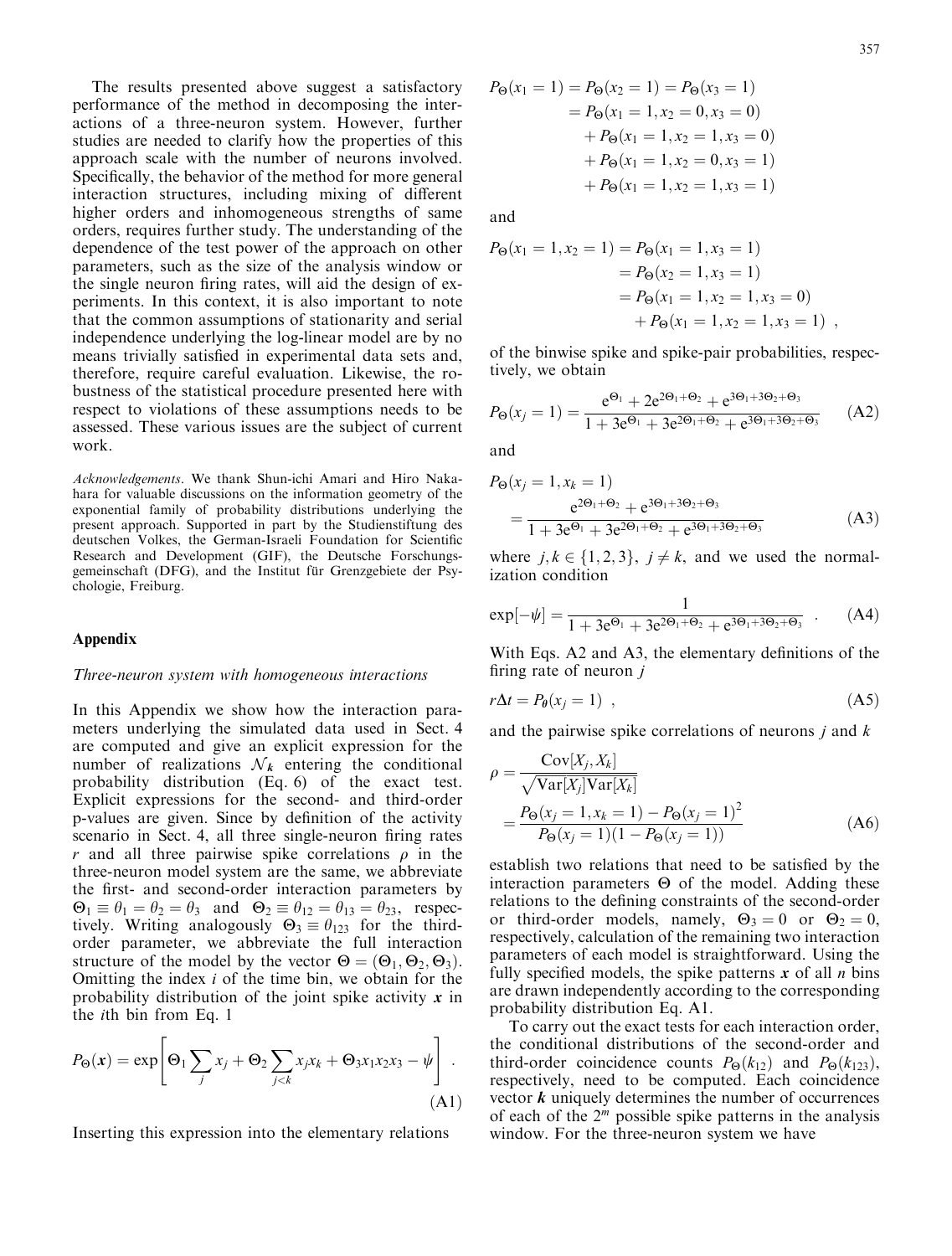$$
c_{111} = k_{123}
$$
  
\n
$$
c_{110} = k_{12} - k_{123}
$$
  
\n
$$
c_{101} = k_{13} - k_{123}
$$
  
\n
$$
c_{011} = k_{23} - k_{123}
$$
  
\n
$$
c_{100} = k_1 - k_{12} - k_{13} + k_{123}
$$
  
\n
$$
c_{010} = k_2 - k_{12} - k_{23} + k_{123}
$$
  
\n
$$
c_{001} = k_3 - k_{13} - k_{23} + k_{123}
$$
  
\n
$$
c_{000} = n - k_1 - k_2 - k_3 + k_{12} + k_{13} + k_{23} - k_{123}
$$
,

where each  $c_{ikl}$  denotes the number of spike patterns  $(x_1 = j, x_2 = k, x_3 = l)$  in the analysis window. Hence, the number of realizations  $\mathcal{N}_k$  of the analysis window for each  $k$  is given by the multinomial coefficient

$$
\mathcal{N}_k = \begin{pmatrix} n \\ c_{111}, c_{110}, c_{101}, c_{011}, c_{100}, c_{010}, c_{001}, c_{000} \end{pmatrix}
$$

$$
\equiv \frac{n!}{c_{111}!c_{110}!c_{101}!c_{011}!c_{100}!c_{010}!c_{001}!c_{000}!}.
$$

Note that the full expression of the conditional coincident count distribution (Eq. 6) can be simplified by using elementary properties of binomial coefficients (e.g., Knuth 1973). Following the derivation in Gütig et al. (2002), we obtain for the p-value of the test for a zero second-order interaction among neurons *j* and *l*  $(H_0: \theta_{il} = 0)$ 

$$
J_2(k_j, k_l, k_{jl}, n) = 1 - \sum_{c=0}^{k_{jl}-1} \frac{\binom{k_j}{c} \binom{n-k_j}{k_l - c}}{\binom{n}{k_l}} \tag{A7}
$$

Defining the auxiliary function

$$
\mathcal{A}(k,n) = {k_1 - k_{13} \choose k_{12} - k_{123}} {k_2 - k_{12} \choose k_{23} - k_{123}} {k_3 - k_{23} \choose k_{13} - k_{123}} \times {n - k_1 - k_2 - k_3 + k_{12} + k_{13} + k_{23} \choose k_{123}},
$$

the p-value of the third-order test  $(H_0: \theta_{123} = 0)$  can be reduced to the compact form

$$
J_3(\mathbf{k}, n) = 1 - \frac{\sum_{c=0}^{k_{123}-1} \mathcal{A}((\mathbf{k}', c), n)}{\sum_{c=0}^{k_{123}+1} \mathcal{A}((\mathbf{k}', c), n)},
$$
(A8)

where, as defined in Sect. 3,  $k'$  denotes the lower-order coincidence counts, and the minimum of the double coincidence counts  $min(k_{12}, k_{13}, k_{23})$  implements the maximum number of triple coincidences possible for the observed lower-order counts.

## References

Abeles M (1982) Local cortical circuits: an electrophysiological study. Springer, Berlin Heidelberg New York

- Abeles M (1991) Corticonics: neural circuits of the cerebral cortex, 1st edn. Cambridge University Press, Cambridge
- Abeles M, Bergman H, Margalit E, Vaadia E (1993) Spatiotemporal firing patterns in the frontal cortex of behaving monkeys. J Neurophysiol 70: 1629–1638
- Abeles M, Gerstein GL (1988) Detecting spatiotemporal firing patterns among simultaneously recorded single neurons. J Neurophysiol 60: 909–924
- Aertsen A, Bonhoeffer T, Krüger J (1987) Coherent activity in neuronal populations: Analysis and interpretation. In: Canianello ER (ed) Physics of cognitive processes, pp 1–34, World Scientific Publishing, Singapore
- Aertsen A, Gerstein GL (1991) Dynamic aspects of neuronal cooperativity: Fast stimulus-locked modulations of effective connectivity. In: Krüger J (ed) Neuronal cooperativity, pp 52– 67, Springer, Berlin Heidelberg New York
- Amari SI (2001) Information geometry on hirarchical decomposition of stochastic interactions. IEEE Transaction on Information Theory 47: 1701–1711
- Baker S, Lemon R (2000) Precise spatiotemporal repeating patterns in monkey primary and supplementary motor areas occur at chance level. J Neurophysiol 84: 1770–1780
- Birch MW (1964) The detection of partial association, I: The  $2\times2$ case. J R Statist Soc B 26: 313–324
- Birch MW(1965) The detection of partial association. II: The general case. J R Statist Soc B 27: 111–124
- Bishop YMM, Fienberg SE, Holland PW (1975) Discrete multivariate analysis. MIT Press, Cambridge, MA
- Gerstein GL, Aertsen AMHJ (1985) Representation of cooperative firing activity among simultaneously recorded neurons. J Neurophysiol 54: 1513–1528
- Gerstein GL, Bedenbaugh P, Aertsen A (1989) Neuronal assemblies. IEEE Trans Biomed Eng 36: 4–14
- Grün S, Diesmann M, Aertsen A (2002a) 'Unitary Events' in multiple single-neuron activity. I: Detection and significance. Neural Comp 14: 43–80
- Grün S, Diesmann M, Aertsen A (2002b) 'Unitary events' in multiple single-neuron activity. II: Non-stationary data. Neural Comp 14: 81–119
- Grün S, Diesmann M, Grammont F, Riehle A, Aertsen A (1999) Detecting unitary events without discretization of time. J Neurosci Meth 94: 67–79
- Gütig R, Aertsen A, Rotter S (2002) Statistical significance of coincident spikes: Count-based versus rate-based statistics. Neural Comp 14: 121–253
- Knuth DE (1973) The art of computer programmmming, vol 1, 2nd edn. Addison-wesley, Reading, MA
- Lehmann EL (1986) Testing statistical hypotheses. Springer Texts in Statistics, 2nd edn, Springer, Berlin Heidelberg New York
- Malsburg C, von der (1981) The correlation theory of brain function. Internal report 81-2, Max Planck Institute for Biophysical Chemistry, Göttingen
- Martignon L, Deco G, Laskey K, Diamond M, Freiwald W, Vaadia E (2000) Neural coding: higher-order temporal patterns in the neurostatistics of cell assemblies. Neural Comp 12: 2621– 2653
- Martignon L, von Hasseln H, Grün S, Aertsen A, Palm G (1995) Detecting higher-order interactions among the spiking events in a group of neurons. Biol Cybern 73: 69–81
- Nakahara H, Amari SI (2002) Information geometric measure for neural spikes. Neural Comp 14: 2269–2316
- Nicolelis MAL (ed) (1998) Methods for neural ensemble recordings. CRC Press, Boca Raton, FL
- Palm G, Aertsen A, Gerstein GL (1988) On the significance of correlations among neuronal spike trains. Biol Cybern 59: 1s–11
- Prut Y, Vaadia E, Bergman H, Haalman I, Hamutal S, Abeles M (1998) Spatiotemporal structure of cortical activity: properties and behavioral relevance. J Neurophysiol 79: 2857–2874
- Raz A, Feingold A, Zelanska V, Vaadia E, Bergman H (1996) Neuronal synchronization of tonically active neurons in the